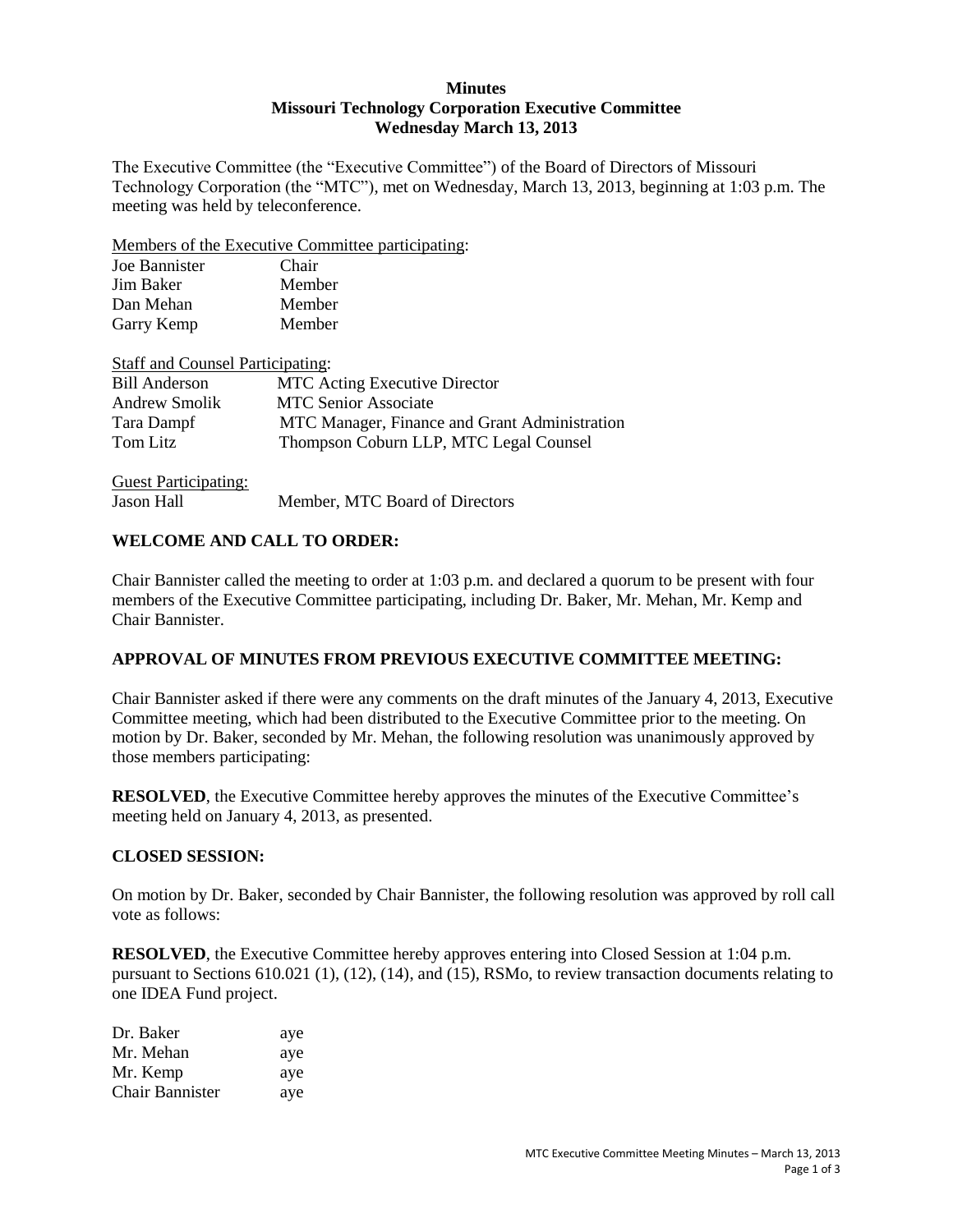On motion by Mr. Mehan, seconded by Dr. Baker, the following resolution was approved by roll call vote as follows:

**RESOLVED**, the Executive Committee approves reconvening from Closed Session at 1:10.m.

| Dr. Baker              | aye |
|------------------------|-----|
| Mr. Mehan              | aye |
| Mr. Kemp               | aye |
| <b>Chair Bannister</b> | aye |

Chair Bannister reported that the Executive Committee took no action in the Closed Session after a discussion confined to the matter stated above.

#### **REVIEW IDEA FUND TRANSACTION DOCUMENTS:**

On motion by Mr. Mehan, seconded by Chair Bannister, the following resolutions were unanimously approved by those members participating:

**RESOLVED**, the Executive Committee on behalf of the MTC Board hereby approves the transaction documents for a convertible loan by MTC in the amount of \$250,000 pursuant to Seed Capital Co-Investment Application 2012-04-016 (MedSocket) in substantially the form presented;

**FURTHER RESOLVED**, the Executive Committee on behalf of the MTC Board hereby authorizes the MTC Acting Executive Director to execute and deliver on behalf of the MTC all documents relating to such convertible loan on behalf of the MTC; and

**FURTHER RESOLVED**, the Executive Committee on behalf of the MTC Board hereby authorizes the MTC Acting Executive Director on behalf of the MTC to negotiate, amend, and approve any and all agreements, documents or instruments and to take such other actions as may be required or desirable in connection with, or in furtherance of the above loan.

Director Anderson then presented a new MTC Participation Agreement to be included in future transaction documents for the Executive Committee's review and comment. Director Anderson asked Mr. Hall to brief the Executive Committee on the background and development of the new Participation Agreement. Mr. Hall briefed the Executive Committee on the details of the Participation Agreement. Mr. Hall explained that the current draft had been developed in collaboration with legal counsel, entrepreneurs, angel and venture capital investors, and other partner entrepreneurial support organizations. The draft also reflects best practices developed through deployment of the IDEA Funds to date, including how to maximize opportunities for companies to raise follow-on capital in Missouri. Staff believes this new approach will further streamline the investment process for both MTC and the small businesses receiving MTC investment in a business-friendly manner that also provides the appropriate protections for taxpayer funds. After a detailed discussion, the Executive Committee indicated that they were in agreement with the proposed approach and would expect the form of the Participation Agreement to be approved in individual transactions subject to any transaction-specific issues needed to protect the taxpayers.

#### **ADJOURNMENT:**

Having no further business to discuss, on motion by Mr. Mehan, seconded by Mr. Kemp, the following resolution was unanimously approved by those members participating:

**RESOLVED**, the Executive Committee hereby adjourns the meeting at 1:31 p.m.